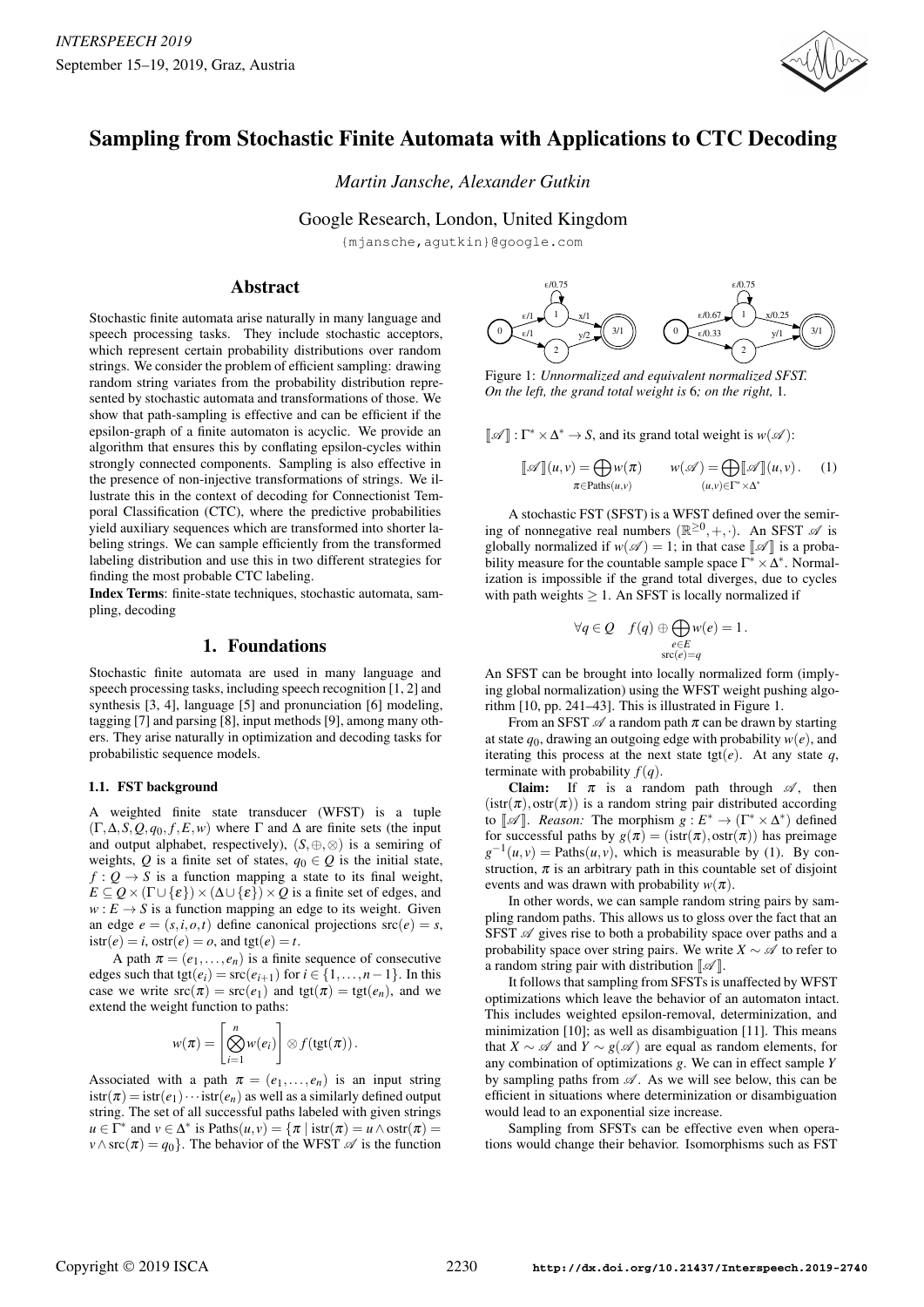

Figure 2: *Normalized SFST with epsilon-cycle highlighted.*

reversal or inversion are a particularly simple case: If we want to sample from the reverse of  $\mathscr A$ , we can either construct and then sample from WeightPush(Reverse( $\mathscr A$ )); or, equivalently, sample directly from *A* and then reverse the sampled paths/strings.

More generally, this strategy also works for certain morphisms of string pairs (such as morphisms of arcs that only change arc labels, including FST projection) as well as composition with unweighted functional FSTs. For example, sampling from  $Project_1(\mathscr{A})$  is equivalent to drawing a random string pair  $(u_1, u_2)$  from  $\mathscr A$  and returning  $(u_1, u_1)$ .

#### 1.2. Epsilon-cycle conflation

The strategy of sampling random string pairs by sampling random paths can be inefficient for SFSTs with cyclic epsilon graphs, especially in the presence of high-probability epsilon cycles. If the probability of the epsilon-loop at state 1 in Figure 1 is 1 *−* δ, then a random path will contain 1*/*δ *−* 1 repetitions of that edge on average, which can be problematic for small  $\delta$ , i.e. loop probabilities close to 1. Sampling strings by sampling paths is not efficient in this situation, as the path sampling algorithm has to repeatedly expand the epsilon-loop despite the fact that it contributes no symbols to the string labeling.

One remedy is to apply the weighted epsilon-removal algorithm [10, pp. 233–37]. We illustrate this using an SFST with a nontrivial strongly-connected component (SCC) of its epsilongraph, highlighted in Figure 2. The result of epsilon-removal is depicted in the left-hand side of Figure 3. Because epsilonremoval eliminated all epsilon-transitions, new outgoing transitions were added with appropriate weights for all outgoing transitions from any state in the original epsilon-SCC.

As we had seen above, in the context of sampling the presence of epsilon-transitions is not necessarily problematic. It would suffice to simply ensure that the epsilon-graph is acyclic. This can be achieved by a modification of the epsilon-removal algorithm, which we call epsilon-cycle conflation. Rather than removing all epsilon-transitions, this algorithm merely replaces every set of epsilon-paths through an epsilon-SCC with a single epsilon-transition. This is illustrated in the right-hand side of Figure 3; pseudocode appears in Figure 4.

The main property of the epsilon-cycle conflation algorithm is that it splits each state within an epsilon-SCC into two states, by adding a new state that is paired with an existing state. Transitions from within the SCC are removed (line 16); transitions from outside the SCC are redirected to reach the new state (line 18). Each SCC is replaced with a complete bipartite graph: for each newly split state, epsilon-transitions are added to all other original states within the SCC (for-loop starting on line 4). In other words, the bipartite graph that replaces the SCC encodes the all-pairs algebraic distance within the SCC. The algorithm references standard subroutines for computing the SCCs (line 2), for computing the single-source algebraic distance (line 6), and for trimming useless states (line 21), as well as standard WFST accessor functions for adding and deleting states and arcs. It also uses a simple arc-filter called EPSILON-



Figure 3: *SFSTs equivalent to Figure 2 after epsilon-removal (left) vs. epsilon-cycle conflation (right).*

| 1:  | <b>procedure</b> CONFLATEEPSILONCYCLES( $\mathscr{A}$ )                                              |
|-----|------------------------------------------------------------------------------------------------------|
| 2:  | $\mathit{scc} \leftarrow \mathit{Scc}(\mathscr{A})$<br>$\triangleright$ Map from state to SCC number |
| 3:  | $split \leftarrow MAP()$<br>$\triangleright$ Empty map                                               |
| 4:  | for (state, component) in scc do                                                                     |
| 5:  | $filter \leftarrow EPSILONSCCARCFILTER(sec, component)$                                              |
| 6:  | $distance \leftarrow$ SHORTESTDISTANCE(state, filter)                                                |
| 7:  | $s \leftarrow$ ADDSTATE( $\mathscr{A}$ )                                                             |
| 8:  | for $(t, c)$ in scc do                                                                               |
| 9:  | <b>if</b> $c = component$ then                                                                       |
| 10: | ADDARC( $\mathscr{A}$ , $(s, \varepsilon, \varepsilon,$ distance[t], t))                             |
| 11: | $split[state] \leftarrow s$                                                                          |
| 12: | for (state, component) in scc do                                                                     |
| 13: | $filter \leftarrow EPSILONSCCARCFILTER(scc, component)$                                              |
| 14: | for arc in $\text{ARCS}(\mathscr{A}, \text{state})$ do                                               |
| 15: | if $filter(ar)$ then                                                                                 |
| 16: | DELETEARC( $\mathscr A$ , arc)                                                                       |
| 17: | else if $tgt(arc)$ in <i>split</i> then                                                              |
| 18: | $tgt(arc) \leftarrow split[tgt(arc)]$                                                                |
| 19: | if $STAT(\mathscr{A})$ in <i>split</i> then                                                          |
| 20: | $START(\mathscr{A}) \leftarrow split[STATE(\mathscr{A})]$                                            |
| 21: | $CONFect({\mathscr{A}})$                                                                             |
|     |                                                                                                      |

Figure 4: *Epsilon-cycle conflation algorithm.*

SCCARCFILTER (line 5 and 13), which is a predicate that returns true iff a given arc is an epsilon-transition within the specified SCC. It is assumed that the algebraic distance subroutine SHORTESTDISTANCE can take this filter as an argument, so as to restrict it to the specified SCC within the epsilon-graph.<sup>1</sup>

Unlike epsilon-removal, epsilon-cycle conflation only affects the states and arcs within each epsilon-SCC. It does not add or remove any non-epsilon transitions or epsilon-transitions not fully within epsilon-SCCs. If the sizes of the epsilon-SCCs are  $S_1, \ldots, S_n$ , epsilon-cycle conflation adds at most  $\sum_{i=1}^n S_i$  additional states and no more than  $\sum_{i=1}^{n} S_i^2$  additional transitions. A worst case arises if the entire FST is the cycle graph *Cm* with *m* states and *m* epsilon-arcs, in which case epsilon-cycle conflation will result in  $2m$  states and  $m^2$  arcs before trimming.

From here on we assume that any SFST we sample from is locally normalized and epsilon-cycle free. If it is not, we first apply epsilon-cycle conflation, followed by weight pushing.

# 2. CTC decoding by sampling

We now turn to an illustration of sampling from stochastic automata in the context of the decoding problem for Connectionist Temporal Classification (CTC) [13]. The CTC decoding problem arises because the sequences generated as CTC outputs do not correspond directly to the final label sequences. CTC output is a  $T \times L$  dimensional matrix  $(w_{ij})$  where each vector  $w_i$ , rep-

<sup>&</sup>lt;sup>1</sup>This functionality is readily available in the OpenFst library [12], which forms the basis of our implementation.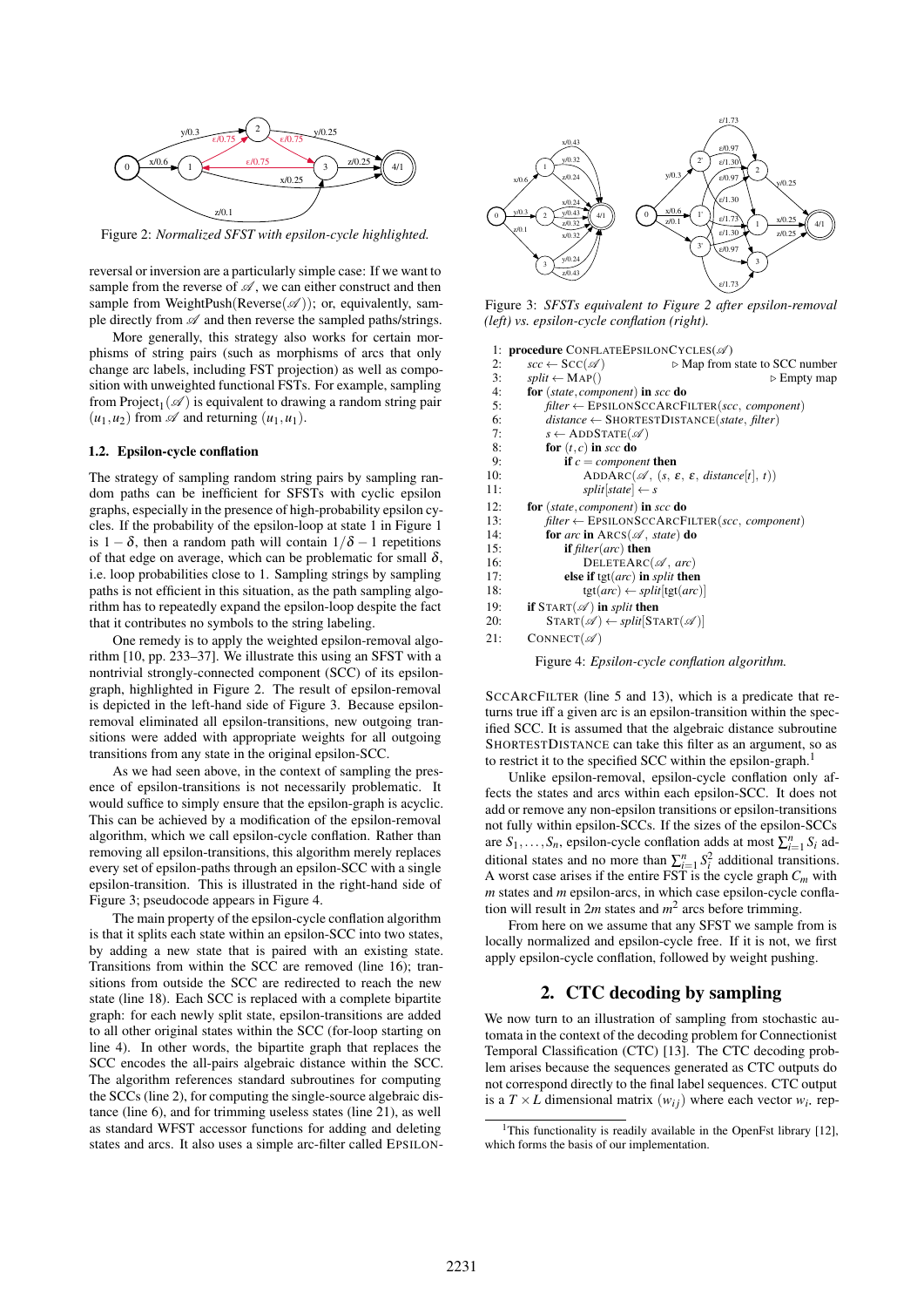

Figure 5: *CTC predictive distribution as a lattice WFSA A .*

resents the probability distribution at time *i* over symbols from a finite alphabet of labels with cardinality *L−*1 augmented with a special blank symbol ∅.

A standard way (e.g. [14]) of conceptualizing CTC output is as an equivalent weighted finite state acceptor (WFSA). Figure 5 shows a WFSA view of a CTC lattice corresponding to a sequence of length *T* of symbols from  $\{l_1, \ldots, l_{L-1}, \emptyset\}$ . The cost of transitioning into state *i* having accepted symbol  $l_j$  is  $w_j^i$ .

From a path  $\pi$  through the CTC lattice we get to a final labeling sequence *ℓ* by first collapsing contiguous runs of repeated symbols and then removing blank symbols. For example, the path labeled with "aab∅b" gives rise to the labeling "abb". Following [13] we denote the path-to-labeling function as *B*.

Crucially, the path-to-labeling function *B* can be computed by an unweighted functional FST, which we also refer to as *B*. In order to collapse contiguous runs, the FST only needs to remember the last symbol seen, i.e. it has the structure of a bigram model over its input labels. This is illustrated in the top FST in Figure 6, where e.g. state 1 is reached whenever the input label 'a' is read in any state. On reaching state 1 from another state, 'a' is also output, but subsequent occurrences of 'a' are mapped to the empty string. A similar construction was used for the *Token WFST* in [14].

For a given SFST *A* over a label alphabet Γ and path-tolabeling transducer *B*, the posterior predictive distribution over labeling sequences  $\ell \in \Gamma^*$  corresponds to the output-projection of the WFST composition *A ◦B*:

$$
p(\ell) = [\text{Project}_2(\mathscr{A} \circ \mathscr{B})] (\ell, \ell).
$$
 (2)

In maximum a posteriori (MAP) decoding we are asked to find  $\ell^* = \arg \max_{\ell \in \Gamma^*} p(\ell)$ . It is easy to define more complex decoding tasks over the labeling distribution *p* from (2).

The key point of this paper is that we can sample efficiently from the labeling distribution *p* for many choices of *A* and *B*, including but not limited to CTC decoding, where exact MAP decoding via disambiguation or determinization is generally only tractable for unrealistically small WFSTs. When (2) involves only operations discussed in Section 1 above, we know that path-sampling is effective. All we have to do is sample paths from the SFST  $\mathcal{A}$ , pass them through the unweighted functional FST  $\mathcal{B}$ , and read labeling strings off the output tape.

This immediately leads us to a naive decoding strategy: Sample a large number of labeling strings and return the labeling which occurs most frequently in the sample, i.e. the sample mode. The advantage is that this is very easy to implement. On the other hand, the naive strategy often needs to sample a large number of paths, both to ensure that there are no unexplored modes and to distinguish labelings that are nearly equally likely.

The naive strategy can be improved by evaluating the probability  $p(\ell)$  from (2) for a given labeling  $\ell$  or set of labelings *Y*. We do this by expressing the preimage  $\mathcal{B}^{-1}(Y) = \{x \mid \mathcal{B}(x) \in \mathcal{B}(\mathcal{A})\}$ *Y*<sup>}</sup> as a WFST  $\mathcal{B} \circ Y$  (see the bottom FST in Figure 6) and measuring that preimage using  $\mathscr A$ . For singleton  $Y = \{ \ell \}$  the number of states and arcs of the preimage FST is linear in *|ℓ|* by



Figure 6: *Unweighted path-to-labeling FST B (top) for the symbol alphabet {*a, b, c*} plus blank symbol* ∅*; and composed FST*  $\mathscr{B} \circ$  "abb" *(bottom) representing*  $\mathscr{B}^{-1}$  ("abb").

construction. Evaluating  $p(\ell)$  amounts to computing the grand total weight from (1) of  $\mathscr{A} \circ (\mathscr{B} \circ \ell)$  using standard WFST operations. It is important to note that this efficiently sums over an implicitly represented WFST that compactly encodes an exponentially larger set of paths. This means that, while we could compute lower bounds for  $p(\ell)$  via sampling and path probabilities alone, those bounds are so loose as to be of little practical value, due to the large number of paths for the same labeling.

The ability to evaluate (2) is useful in several ways. For example, if we know that  $p(\ell) > 0.5$  for a particular labeling  $\ell$ , then *ℓ* must necessarily be the mode of *p*. Generalizing from here gives us our sampling-based CTC decoding strategy (pseudocode appears in Figure 7): Repeatedly draw *ℓ* using pathbased sampling (lines 12–13), compute  $p(\ell)$  (line 19) and track the most probable labeling seen (lines 3–4 and 21–22) as well as the probability mass of all seen labelings (lines 10 and 20). We always include the labeling for the most likely path (line 2), a fast and useful heuristic already noted in [13]. If the probability of the most probable seen labeling exceeds the unseen probability mass (lines 5 and 23), then that labeling must be the global mode. For efficiency the decoding procedure takes parameters specifying a maximum number of random draws and a threshold  $\theta$  for early stopping.

There are many ways to conceptualize when to stop sampling (line 25), most generally as an optimal stopping problem [15, 16], which subsumes sequential probability ratio tests. We want to stop sampling when we are reasonably certain that we have already seen the global mode.<sup>2</sup> Since in this strategy we can observe the probabilities of labelings, we could hypothesize that there is an unseen mode that occurs with probability  $P_0$ , which is a random variable that we assume follows a Beta $(1, n+1)$ 1) distribution. The probability  $P_0$  of the unseen mode would have to exceed the highest labeling probability  $p^*$  encountered so far, and cannot exceed the unseen probability mass 1*−t*. We can stop sampling as soon as this becomes sufficiently unlikely, when  $Pr(p^* \le P_0 \le 1 - t) = (1 - p^*)^{n+1} - t^{n+1} < \theta$ .

While the evaluation of labeling probabilities provides useful information that guides early stopping, it is often not necessary to compute  $p(\ell)$  for every labeling string sampled randomly. Like the naive sampling strategy, our decoding algorithm keeps a count of labelings (lines 7–8 and 14–16). The

<sup>2</sup>The early stopping strategies are applicable because we can draw iid samples from the posterior predictive distribution. If instead we sampled correlated variates sequentially, there would be a substantial risk that e.g. a Markov chain sampler might get stuck near a local maximum.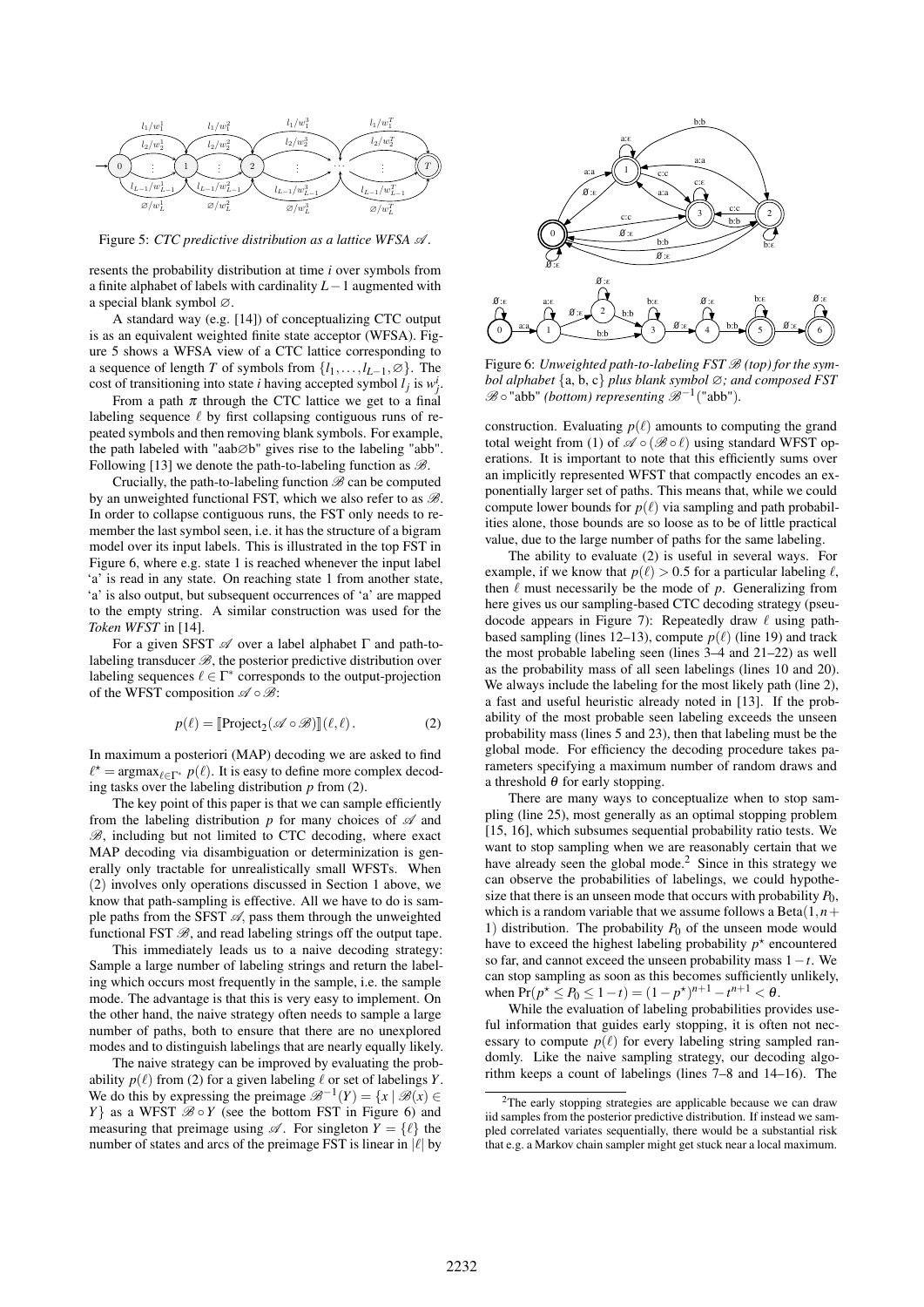1: **function**  $\text{CTCDECODE}(\mathcal{A}, \mathcal{B}, \text{max\_draws}, \theta)$ <br>2.  $\pi^* \leftarrow \text{SHORTESTPart}(\mathcal{A})$ 2:  $\pi^* \leftarrow \text{SHORTESTPATH}(\mathscr{A})$   $\triangleright$  most likely path 3: *ℓ <sup>⋆</sup> ←* RMEPSILON(PROJECT2(<sup>π</sup> *<sup>⋆</sup> ◦B*)) 4:  $p^* \leftarrow \text{SHORTESTDISTANCE}(\mathscr{A} \circ (\mathscr{B} \circ \ell^*) )$ 5: if  $p^* > 0.5$  then 6: return *ℓ <sup>⋆</sup> ▷* global mode found 7:  $C \leftarrow \text{MAP}()$  ⊳ empty map of labelings to counts 8:  $C[\ell^*] \leftarrow 1$ 8:  $C[\ell^{\star}] \leftarrow 1$ 9:  $S \leftarrow {\ell^*}$ <br>10:  $t \leftarrow p^*$ *<sup>⋆</sup>} ▷* set of labelings with known probability 10:  $t \leftarrow p^3$ <br>11: **for**  $n \leftarrow$ *<sup>⋆</sup> ▷* total seen probability mass 11: **for**  $n \leftarrow 1...max\_draws$  **do**<br>12:  $\pi \leftarrow \text{RANDGEN}(\mathcal{A})$  $\pi \leftarrow \text{RANDGEN}(\mathcal{A})$   $\triangleright$  random path 13:  $\ell \leftarrow \text{RMEPSILON}(\text{PROJECT}_2(\pi \circ \mathscr{B}))$ <br>14: **if**  $\ell \notin C$  then 14: **if**  $\ell \notin C$  **then**<br>15:  $C[\ell] \leftarrow 0$  $C[\ell] \leftarrow 0$ 16:  $c \leftarrow C[\ell] \leftarrow C[\ell] + 1$ <br>17: **if**  $\ell \neq S$  and COMPU 17: **if**  $\ell \notin \overline{S}$  and COMPUTEPROBABILITY(*c, n, p<sup>\*</sup>, t, θ*) then 18:  $S \leftarrow S \cup \{\ell\}$ 19:  $p \leftarrow \text{SHORTESTDISTANCE}(\mathscr{A} \circ (\mathscr{B} \circ \ell))$ <br>20:  $t \leftarrow t + p$ 20:  $t \leftarrow t + p$ <br>21: **if**  $p > p^*$ 21: if  $p > p^*$  then 22: *ℓ*  $\star$ ,  $p^* \leftarrow \ell, p$ 23: **if**  $p^* > 1 - t$  then 24: break *▷* global mode found 25: if  $Pr(p^* \leq P_0 \leq 1 - t) < \theta$  then  $\triangleright$  for  $P_0 \sim \text{Beta}(1, n + 1)$ 26: break *▷* approximate early stopping 27: return *ℓ ⋆*

Figure 7: *Sampling-based CTC decoding algorithm.*

count *c* (line 16) of the current labeling *ℓ*, together with other information, is passed to a predicate COMPUTEPROBABILITY indicating whether  $p(\ell)$  should be evaluated during a given iteration (the *probability computation strategy*), which can be implemented in a variety of ways. If it is always true, probabilities are computed for every distinct labeling, which can improve early stopping. If it is always false and if the most frequent labeling in *C* is returned, this becomes the naive sampling algorithm. COMPUTEPROBABILITY could also be implemented (similar to the negation of the early stopping criterion) as  $Pr(p^* \leq P_c \leq 1 - t) \geq \theta$  where  $P_c$  is a random variable with a Beta( $c + 1, n - c + 2$ ) distribution, so we compute  $p(\ell)$  only when this value is likely to exceed  $p^*$ . Finally, the simple criterion  $c > 1$  works well in our experience: only evaluate the probability of a labeling when seeing it for the second time.

The decoding algorithm can thus be fine-tuned for many practical considerations, and many additional variations are possible, such as sampling in batches and only occasionally testing for early stopping. In the following section we compare different decoding strategies, including the decoding algorithm from Figure 7 and the naive sampling algorithm.

### 3. Evaluation and discussion

Our experiments focus on continuous phoneme recognition, which is a sequence-to-sequence task where the input sequence corresponds to the acoustic features and the output is a sequence of categorical labels representing phonemes from a finite inventory. CTC-based approaches have been successfully applied to this task [17, 18, 19, 20]. We trained a CTC phoneme recognizer for Argentinian Spanish [21] based on the architecture described in [22]. We computed CTC output matrices on a test set of 90 unseen utterances and turned those into CTC lattices [23].

We compared different decoding strategies in terms of their ability to find the global mode of the posterior predictive labeling distribution. We first ran an exhaustive search to locate the global mode. We then compared different decoding strategies in terms of how often they were able to locate the global

Table 1: *Comparison of decoding strategies in terms of success at finding the global mode and mean number of paths sampled.*

| Decoding strategy,<br>probability computation strategy | found | sampled  | Mode Avg. paths Avg. probs.<br>computed |
|--------------------------------------------------------|-------|----------|-----------------------------------------|
| 1 BEAMSEARCH $(100)$ , n/a                             | 83%   |          |                                         |
| 2 BEAMSEARCH(2000), n/a                                | 83%   |          |                                         |
| 3 NAIVESAMPLING(600, $\theta = 0$ ), never             | 82%   | 600      | $\Omega$                                |
| 4 NAIVESAMPLING(6000, $\theta = 0$ ), never            | 94%   | 6000     | 0                                       |
| 5 CTCDECODE(0, $\theta = 0$ ), never                   | 77%   | $\Omega$ | $\Omega$                                |
| 6 CTCDECODE(100, $\theta = 0.01$ ), always             | 99%   | 36       | 27                                      |
| 7 CTCDECODE(600, $\theta = 0.01$ ), always             | 100%  | 53       | 40                                      |
| 8 CTCDECODE(600, $\theta = 0.01$ ), if $c > 1$         | 100%  | 53       |                                         |

mode. The results are summarized in Table 1. The first two rows refer to the CTC beam search decoding algorithm of TensorFlow [24], which we ran with its default beam-width of 100 and then again with a much larger beam-width of 2000, which did not affect the results of beam search.

The third and fourth row of Table 1 show results for the naive sampling strategy, which simply returns the mode of a large sample. Because no early stopping is employed, the average number of paths sampled per utterance is identical to the *max*\_*draws* parameter of Figure 7. In the naive sampling strategy the number of probability computations is zero by design. This strategy can match or exceed beam-search in its ability to locate the global mode, but this comes at a substantial cost, as a large number of paths needs to be sampled. We experimented with early stopping for naive sampling before deciding against it: while early stopping can ensure that there are no unseen modes, a reduction in sample size made it much harder to correctly identify the global mode within the sample.

The fifth row of Table 1 is the best-path heuristic mentioned in [13]. It only considers the labeling of the most likely path  $\pi^*$ and does not sample any additional paths. While it performs worst in this comparison, it is a useful heuristic due to speed.

The last three rows of Table 1 are nontrivial instances of our decoding algorithm [25]. We fixed a confidence threshold of  $\theta = 0.01$ . Larger values result in fewer overall computations, at the expense of possibly not finding the global mode. Smaller values increase the overall computations. We then chose a maximum number of 600 draws, which always leads to early stopping: the algorithm from Figure 7 either finds the global mode (lines 6 and 24) or stops early with confidence  $\theta$  (line 26). When running with a sample limit of 600 paths, our algorithm always found the global mode in our experiments. Even with a much smaller limit of at most 100 random draws, our algorithm still did well. Finally, as the last row shows, the average number of probability evaluations can be greatly reduced by computing labeling probabilities only when a labeling is encountered more than once. The last three strategies shown here all outperform beam search.

### 4. Conclusion

We have discussed sufficient conditions under which sampling random paths from transformations of stochastic automata yields random strings from the transformed automata. We have shown that this can be used to sample labeling sequences from CTC posterior lattices. In a comparison on a connected phoneme recognition problem, sampling-based decoding informed by posterior probabilities was able to locate posterior modes reliably with minimal search effort.